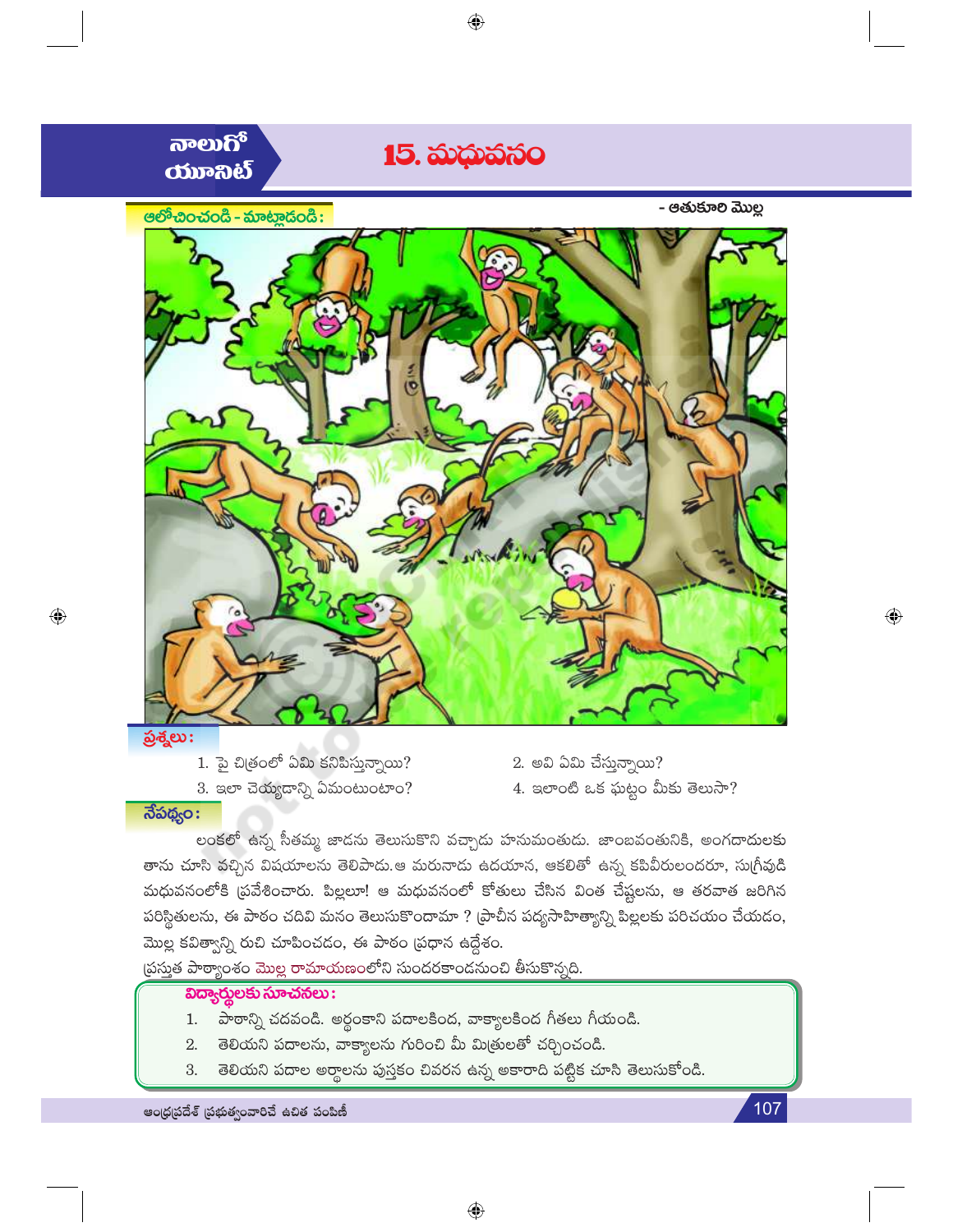వు "సుగ్రీవుని మధువనంబున నుండెడు, ఫలంబులం బరిత్నప్తులమై, రాముని సన్నిధానంబున కేగుట లెస్ప"యని, యంగద హనూమంతులు పల్క జాంబవంతుందును నత్యుత్సాహంబున నంగీకరించి, కపులం బురస్కరించు కొని, మధువనంబులో బ్రవేశించి నంత  $1$ 

సీ॥ ఒక్కండాంకొనిం కొమ్మ నూంచినం బండ్లెల్లం

జేకొని తేర భక్షించు నొకండు ఒక్కందాంకొని రేంపుచున్నట్టి తేనియల్ తదయక కొల్లాడి త్రాగు నొకండు ఒక్కందాంకొని కోయుచున్నట్టి కాయలు మిన్నక యూటాడి (మింగు నొకండు ఒక్కండాంకొని గోళ్ళ నొలిచినట్టి చివుళ్ళం బుక్కిళ్ళకొలందిగా బొక్కునొకండు

 $\bigcirc$ 

108

తే။గీ။ తరువుపైనుండి తరువుకు దాంటు నొకండు పండ్ల కెటువంటి (మాంకైన బ్రాకు నొకండు ది<mark>గువం గూర్చుండి తరువున కెగురు నొకండు</mark> పెద్ద పొడవుననుండి కుప్పించు నొకండు

\* ఉ॥ కాయల (వేటులాదుచును, గంతులు వైచుచుc, బూవుదీవలం దూయల లూగుచున్, దరువు లూంపుచుం బంద్లను బొట్టనిందుగా మేయుచు, వెక్కిరింపుచును, మిన్నక దాంటుచు, దోంక లెత్తుచుం గూయుచు నేల దూంకుచును, గుంపులు గూడి కపీం(దు లెంతయున్.  $\overline{2}$ 

 $\overline{4}$ 

కం။ వన మెల్ల గాసి చేయంగ వనపాలకు లేంగుదెంచి, వడింగోపముతో డను నదలించిన వారల హనుమంతుండు మొదలుగాంగ నగచరులెల్లన్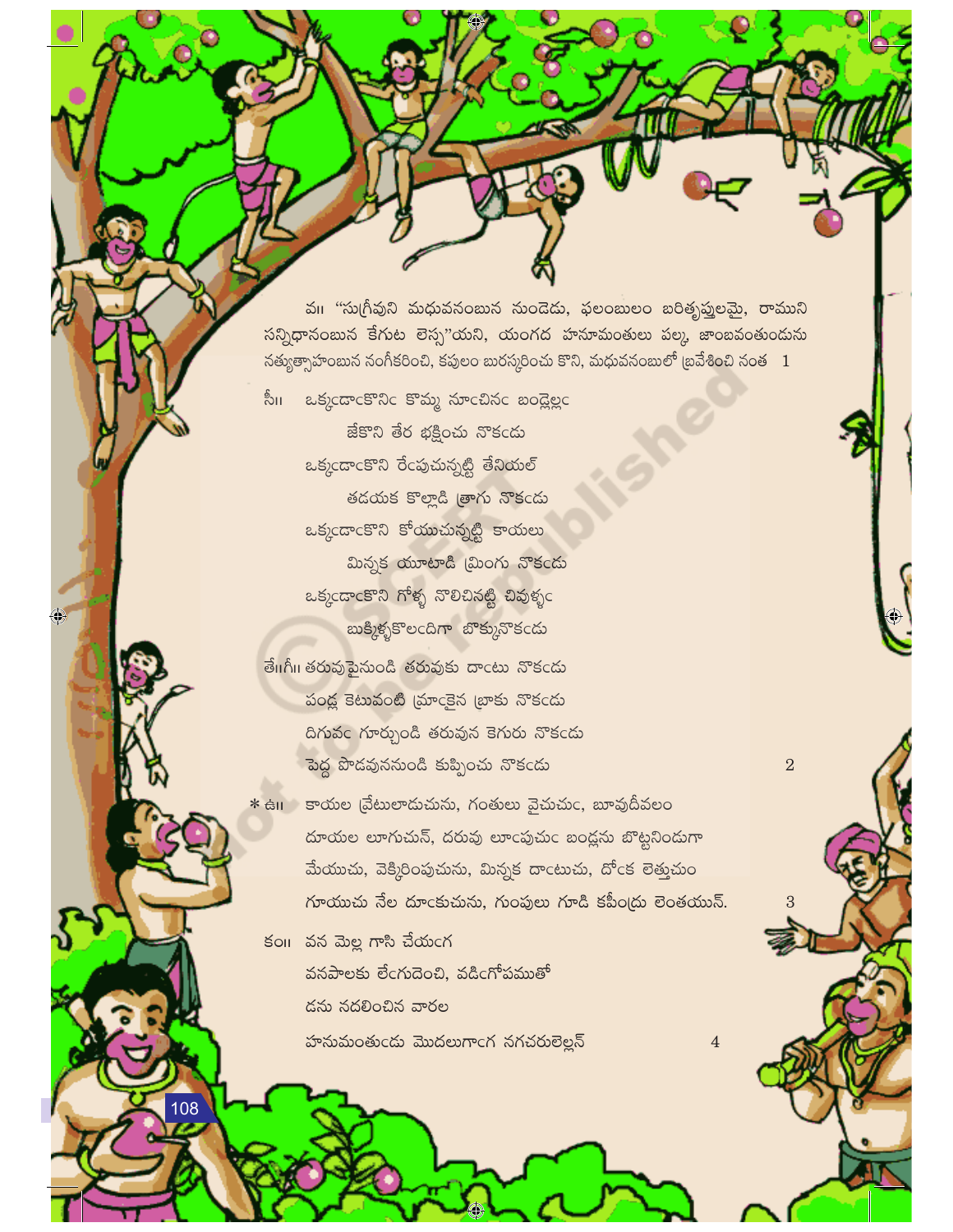కం మెదంబట్టి వనము లోపల వెడలంగ నటు పాఱ(దొబ్బి, వెడలుండన్నన్ රුරාජ රදි කාහාදරු හිත

యొదయని కడ కేంగి వార లుగ్రముగాంగన్

- వు విన్నవించిన యంతనే
- \* చం11 దధిముఖుం, దల్గి మండిపడి, తాం దనవారలం గూడి వచ్చి, బల్ విధముల సంచరించు కపివీరులం గోపముతోడం జూచి,యీ మధువన మెల్లం గొల్లగొన, మర్కటవల్లభు నాజ్ఞం (దోయ,మ మ్మధములం జేయ, నెంత ఘనులంచును బాఅంగ వారి నుద్దతిన్. 7 వు ఇట్లు దండింపుచున్న దధిముఖునిపై నంగదాది వనచరులు గదిసి యాగ్రహంబున

 $\overline{\bigcirc}$ 

Sodec Kendowc బొడిచియుం,  $\mathsf{S}\mathsf{II}$ గొందఱం దలపట్టి యీడ్చి కొట్టియు, గోళ్ళన్ గొందఱ (వచ్చియు, దన్నియు, నందఱ నొప్పింప వార లాగ్రహ వృత్తిన్. కంగా (వయ్యలు వాఱగ (వచ్చినం గ్రయ్యగ రక్తములు గ్రమ్మంగా వడితోడన్

'గుయ్యో! మొఱ్ఱో యని', వా

రయ్యెద సుగ్రీవుకదకు నరిగిరి భీతిన్.

10

9

 $\overline{5}$ 

 $6\phantom{1}6$ 

8

09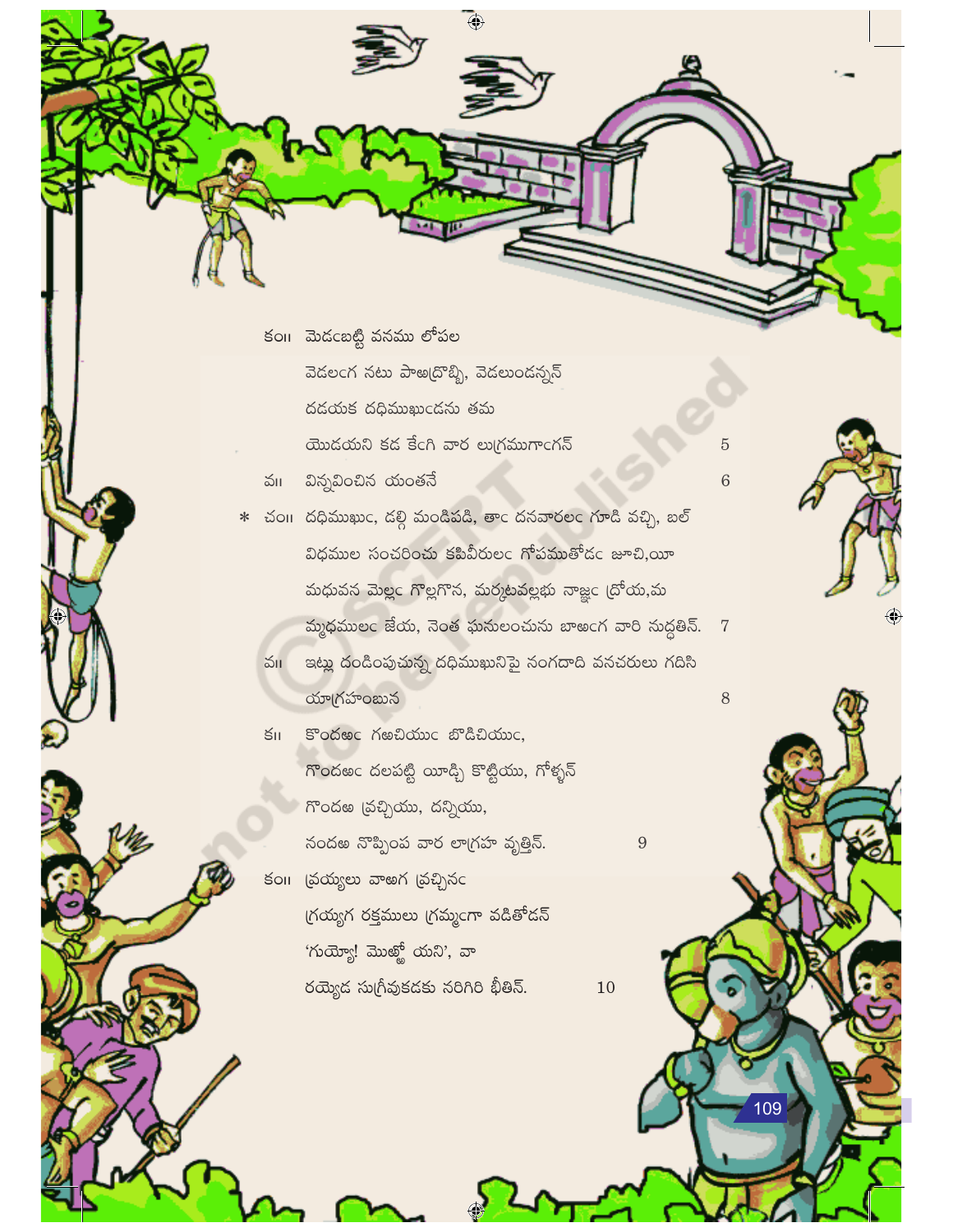|              | కవయిత్రి పలిచయం |                        |                                    |
|--------------|-----------------|------------------------|------------------------------------|
|              |                 |                        | కవయితి : ఆతుకూరి మొల్ల             |
|              | కాలం            |                        | $: 1440 - 1530$                    |
|              | జన్మస్థలం :     |                        | నెల్లూరు జిల్లా గోపవరం అనే గ్రామం. |
|              | రచన             | $\sqrt{1-\frac{1}{2}}$ | రామాయణం. దీనికే మొల్ల రామాయణం      |
| (ස්ෘක්සින්ර) |                 |                        | అని పేరు.                          |

#### ಭಾವಾಲು :

 $\bigoplus$ 

- సుగ్రీవుని 'మధువనం'లోకి (పవేశించి అక్కడి పండ్లను తిని, ఆకలి తీర్చుకొని రాముని దగ్గరకు వెళ్ళటం  $1.$ మంచిదని అంగదుడు, హనుమంతుడు పలికారు. జాంబవంతుడు ఆ మాటలను విని, అంగీకరించి కపులందరితో మధువనంలోకి (పవేశించాడు.
- ఆకలితో ఉన్న ఒక మర్కటం కొమ్మను ఊపి, పండ్లను చేతితో పట్టుకొని తింటున్నది. మరొక కోతి ఆలస్యం 2. కాకుండా తేనెలను తాగుతున్నది. ఇంకొక కపి కాయలను హడావిడిగా మింగుతున్నది. మరొక వనచరం గోళ్ళతో చీల్చిన చివుళ్ళను బుగ్గలు నిండేటట్లు బొక్కుతున్నది. ఒక నగచరం చెట్టు పైనుంచి మరొక చెట్టుపైకి దాటుతున్నది. కోతి ఒకటి పండ్లకోసం ఎటువంటి చెట్టుపైకైనా పాకుతున్నది. ఒక వానరం కింద కూర్చొని చెట్టుపైకి ఎగురుతున్నది. మరొక వనచరం చాలా దూరంనుంచి కుప్పించి దూకుతున్నది.
- కాయలతో దెబ్బలాదుతూ, గంతులు వేస్తూ, పూలతీగలతో ఊయలలూగుతూ, చెట్లను ఊపుతూ, పండ్లను పొట్టనిందుగా 3. తింటూ, మూతి తిప్పుతూ వెక్కిరిస్తూ, ఊరకనే అటు, ఇటు దాటుతూ తోకలు ఎత్తుకొంటూ, కేకలు వేస్తూ, నేలపైకి దూకుతూ (శేష్ఠమైన ఆ కోతులు గుంపులుగా కలుస్తూ...
- ఆ మధువనమంతా పాడుచేయగా వనాన్ని కాపాడేవాళ్ళువచ్చి కోపంతో వాటిని అదిలించగా హను<mark>మంతు</mark>డు  $4.$ మొదలైన వానరులందరూ...
- మెడబట్టి వనం లోపలినుంచి ఆ వనపాలకులను బయటకు తోసి 'పొండి' అన్నారు.అప్పుడు వాళ్ళు ఆలస్యం 5. చేయకుండా తమ నాయకుడైన దధిముఖుడనేవాని దగ్గరికి వెళ్ళారు.
- మధువనంలో జరిగిన విషయమంతా విన్నవించారు. 6.
- దధిముఖుడు కోపంతో మండిపడి తనవాళ్ళందరితో కలిసి మధువనానికి వచ్చి, అనేక విధాలుగా అల్లరిచేస్తూ 7. తిరుగుతున్న కపివీరులను చూసి, "ఈ మధువనమంతా పాడుచేయడానికి, సుగ్రీవుని ఆజ్ఞను ధిక్కరించడానికీ, మమ్మల్ని చేతగానివాళ్ళుగా చేయడానికి పూనుకున్నారా" అని మర్కటాలను ఎదిరించి బాధించసాగాదు.
- ఈ విధంగా దండిస్తున్న దధిముఖునిపైకి, అంగదుడు మొదలైనవాళ్ళు కోపంతో విజృంభించారు. 8.
- 9. కొందరిని నోటితో కొరికారు. కొందరిని పొడిచారు. కొందరిని జుట్టపట్టి యీడ్చికొట్టారు. మరి కొందరిని గోళ్ళతో రక్కారు. కొందరిని తన్నారు. ఈ విధంగా వానరులు వనపాలకులను బాధించారు.
- శరీరం చీలికలై రక్తాలు కారుతూండగా, 'కుయ్యో మొర్రో' అంటూ, వాళ్ళు భయంతో వేగంగా సుగ్రీవుని దగ్గరకు 10. పారిపోయారు.

 $\bigoplus$ 

 $\hat{\mathbb{Q}}$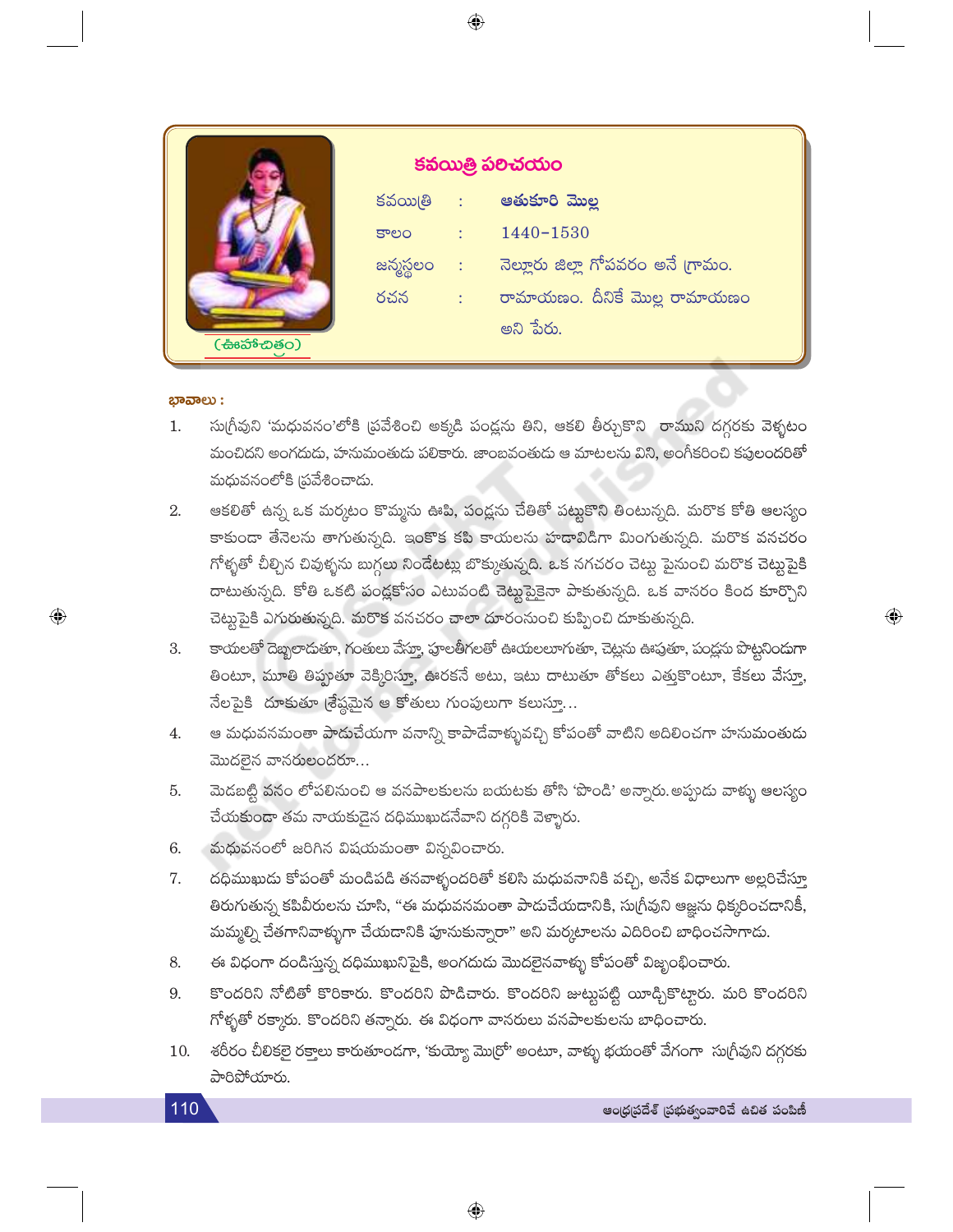

#### I. හිතියිo-කිංහුයියිo



- పాఠంలోని పద్యాలను రాగంతో, భావంతో చదవండి.  $1.$
- పాఠంలో కోతిచేష్టలు తెలుసుకున్నారు కదా! కోతులు ఇంకేమేమి చేస్తాయో చెప్పండి. 2.
- 3. పండ్లతోటలోకి వెళితే, మీరేం పనులు చేస్తారో చెప్పండి?
- 4. అల్లరి పనులను కోతిచేష్టలతో పోలుస్తారు కదా ! ఎందుకో చెప్పండి.
- 5. ఒక్కం డాకొని ------- కుప్పించు నొకదు. పద్యభావాన్ని సొంతమాటల్లో చెప్పండి.

#### II. **చద**వడం - రాయడం



 $\bigoplus$ 

- 1. కింది పద్య పాదాలు, మీ పాఠంలోని ఏ పద్యంలో ఉన్నాయో గుర్తించండి.
	- ఆ పద్యాన్ని చదవండి.
		- అ. హనుమంతుడు మొదలుగాంగ నగచరులెల్లన్
		- ఆ. వడితోడన్ గుయ్యో మొత్మో యని

# 2. కింది పదాలు చూడండి. వీటిని సరైన క్రమంలో ఉంచి వాక్యాలు రాయండి.

అ.(పవేశించారు వానరులందరూ మధువనంలోకి

ఆ.వనపాలకులు విన్నవించారు దధిముఖునికి మధువనంలో జరిగినదంతా

ఇ.దధిముఖుని అంగదుడు పైకి వారు మొదలైన విజృంభించారు.

ఈ. కుయ్యోమొర్రో వనపాలకులు వద్దకు సుగ్రీవుని అంటూ పారిపోయారు.

# 3. కింది పట్టికలోని పదాలను కలుపుతూ వాక్యాలు రాయండి. ఉదా: ఒక కోతి ఆలస్యం చేయక తేనెలను తాగుతున్నది

| ్అ.  పండ్లను చేతితో తీసుకొని హాయిగా   | దాటుతున్నది    |
|---------------------------------------|----------------|
| కోస్తున్న కాయలను హడావిడిగా<br>ఆ.      | ఎగురుతున్నది   |
| ఆలస్యం చేయక తేనెలను<br>$\infty$ .     | బొక్కుతున్నది  |
| ఈ. ఒక కోతి గోళ్లతో బలిసిన చివుళ్ళను   |                |
| పుక్కిళ్ళనిండ నింపుకొని               | తాగుతున్నది    |
| ఉ. ఒక చెట్టుపైనుంచి మరొక చెట్టుపైకి   | భక్షిస్తున్నది |
| ఊ. పండ్లకోసం ఎంతటి పెద్ద చెట్టుపైకైనా | మింగుతున్నది   |
| ఎ. కింద కూర్చొని చెట్టుపైకి           | దూకుతున్నది    |
| ఏ. చాలాదూరంనుంచి                      | పాకుతున్నది    |

ఆంధ్రప్రదేశ్ ప్రభుత్వంవారిచే ఉచిత పంపిణీ

111

 $\bigoplus$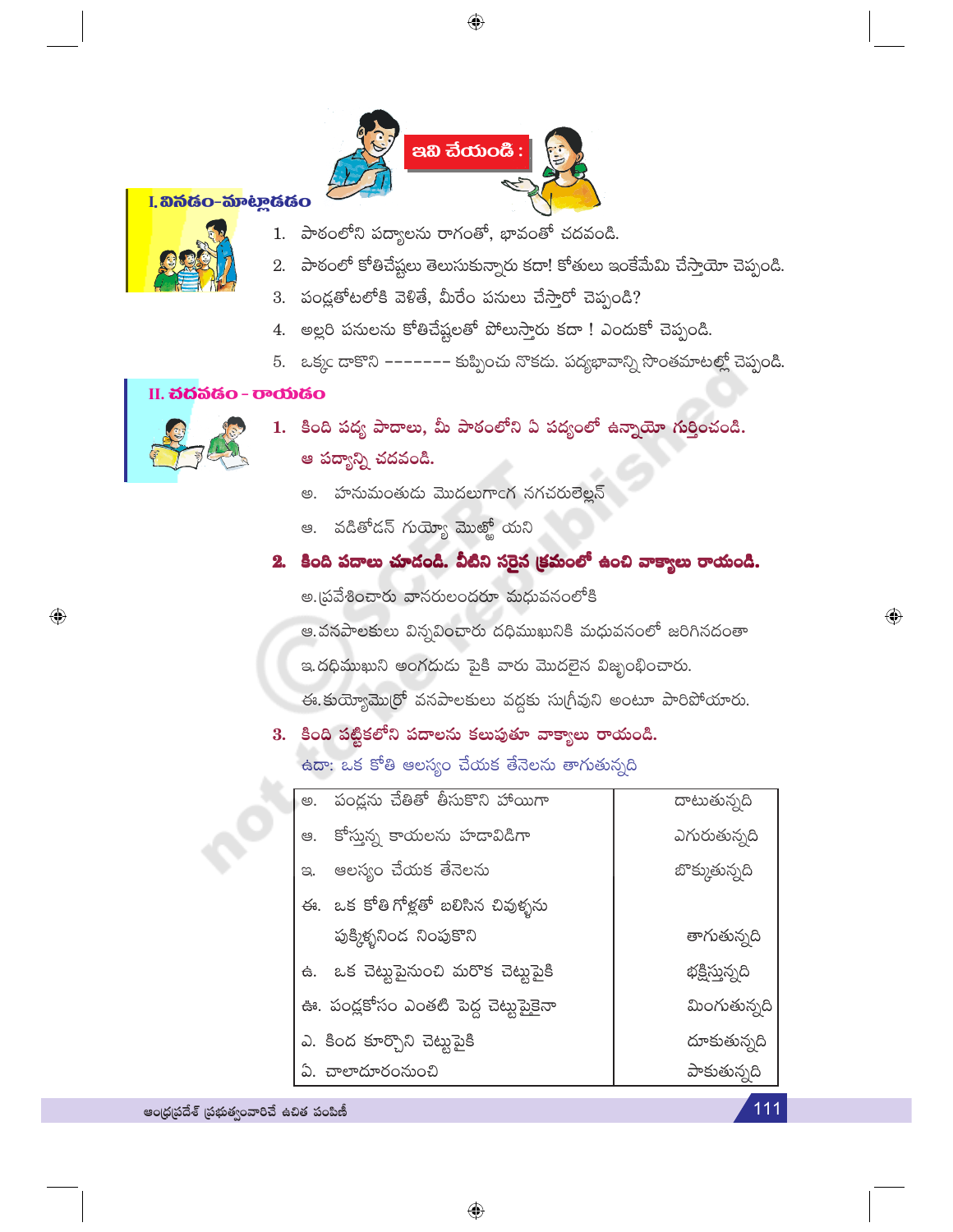

#### 5. కింది పేరా చదవండి (పశ్నలకు జవాబులు రాయండి.

హనుమంతుదు శ్రీరాముని సేవకుదైన వానరుదు. ఇతని తల్లి అంజన, తండ్రి కేసరి. ఇతడు మహాబుద్ధిమంతుడు, బలవంతుడు, గొప్ప పండితుడు. శ్రీరామునితో సుగ్రీవునికి స్నేహం కూర్చినవాడు ఇతడే. సముద్రాన్ని దాటి లంకలో (ప్రవేశించి సీత జాద తెలుసుకొన్నవాడు ఇతడే. యుద్ధంలో రావణ సైన్యంలోని వీరులను సంహరించాడు. లక్ష్మణుడు మూర్ఛపోయినప్పుడు సంజీవని పర్వతాన్ని తెచ్చి అతని (పాణాన్ని కాపాదాడు. యుద్ధంలో శ్రీరాముడు విజయం పొంది, తిరిగి వస్తున్న విషయాన్ని ముందుగా భరతుడికి తెలిపినవాదు ఇతదే. శ్రీరామపట్టాభిషేక సమయంలో సీతారాముల అనుగ్రహాన్ని పొందిన ధన్యుడితదు. నిరంతరం రామనామాన్ని జపించే హనుమంతుడు చిరంజీవులలో ఒకడు.

|    | అ. పై పేరా ఎవరిని గురించి చెప్తుంది? |                 |                 |  |
|----|--------------------------------------|-----------------|-----------------|--|
|    | (ఎ) రాముడు                           | (బి) లక్ష్మణుదు | (సి) హనుమంతుడు  |  |
| ఆ. | హనుమంతుడు                            |                 |                 |  |
|    | (ఎ) మానవుడు                          | (బీ) వానరుడు    | (సి) రాక్షసుడు  |  |
| ප. | హనుమంతుడు దేన్ని దాటాడు?             |                 |                 |  |
|    | (ఎ) నదిని                            | (బి) సరస్సును   | (సి) సము[దాన్ని |  |
|    | ఈ. సీతజాదను తెలుసుకున్నది ఎవరు?      |                 |                 |  |
|    | (ఎ) హనుమంతుడు                        | (బి) లక్ష్మణుడు | (సి) భరతుడు     |  |
|    |                                      |                 |                 |  |

112

 $\bigoplus$ 

ఆంధ్రప్రదేశ్ (పభుత్వంవారిచే ఉచిత పంపిణీ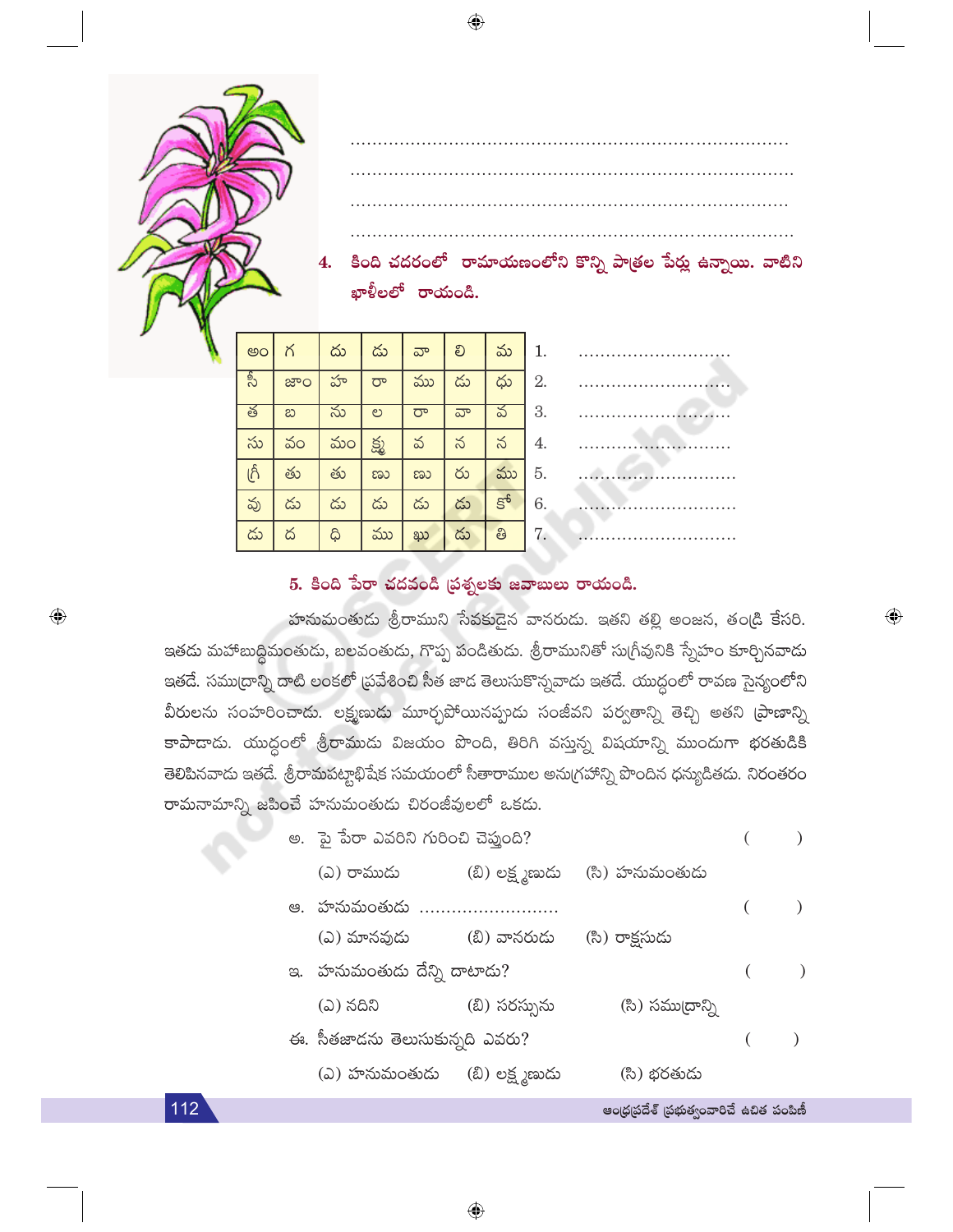#### 6. కింది ప్రశ్నలకు మీ పాఠం ఆధారంగా జవాబులు రాయండి.

 $\bigoplus$ 

- మధువనంలో ఆకలితో ఉన్న కోతులు ఏ విధంగా అల్లరి చేశాయి? అ.
- మధువనంలోని వనపాలకులను కపివరులు ఏం చేశారు? ල.
- మొల్లను గురించి మీకేం తెలుసో వివరించండి? ප.
- ఈ. వనపాలకులు దధిముఖునికి ఏం చెప్పారు?
- ఉ. వానరాలు మధువనాన్ని ఎలా పాడుచేశాయి?



 $\bigoplus$ 

# 1. కింది పద్య భావాన్ని మీ సొంత మాటల్లో రాయండి.

తరువుపై నుండి తరువుకు దాంటు నొకండు తేπగీగి పండ్ల కెటువంటి [మాంకైనం [బాకు నొకండు దిగువం గూర్చుండి తరువున కెగురు నొకండు పెద్ద పొడవుననుండి కుప్పించు నొకండు

#### 2. కింది ప్రశ్నలకు మీ జవాబులు రాయండి

అ. ఈ పాఠంలోని పద్యాలవల్ల మీరు తెలుసుకొన్న విషయాన్ని మీ సొంతమాటల్లో రాయండి.

 $\bigoplus$ 

113

- మధువనంలో (పవేశించిన కోతుల చేష్టలను మీ సొంతమాటల్లో రాయండి. ල.
- "కోతి మేకు" "కోతి –పిల్లలు" వంటి కథలను సొంతమాటల్లో రాయండి. ප.
- ఈ. అంజనేయస్వామిని గురించి మీకు తెలిసిన విషయాలు రాయండి.
- ఉ. 'తాంజెడ్డ కోతి వనమెల్లా చెరిచింది' అనే సామెతకు అర్థం వచ్చేవిధంగా ఒక కథ రాయండి.
- ఊ. మధువనం పాఠ్య సారాంశాన్ని మీ సొంతమాటల్లో కథలాగ రాయండి.

### 3. కింది పద్యాన్ని చూడకుండా రాయండి.

భీతిన్.

ఆంధ్రప్రదేశ్ (పభుత్వంవారిచే ఉచిత పంపిణీ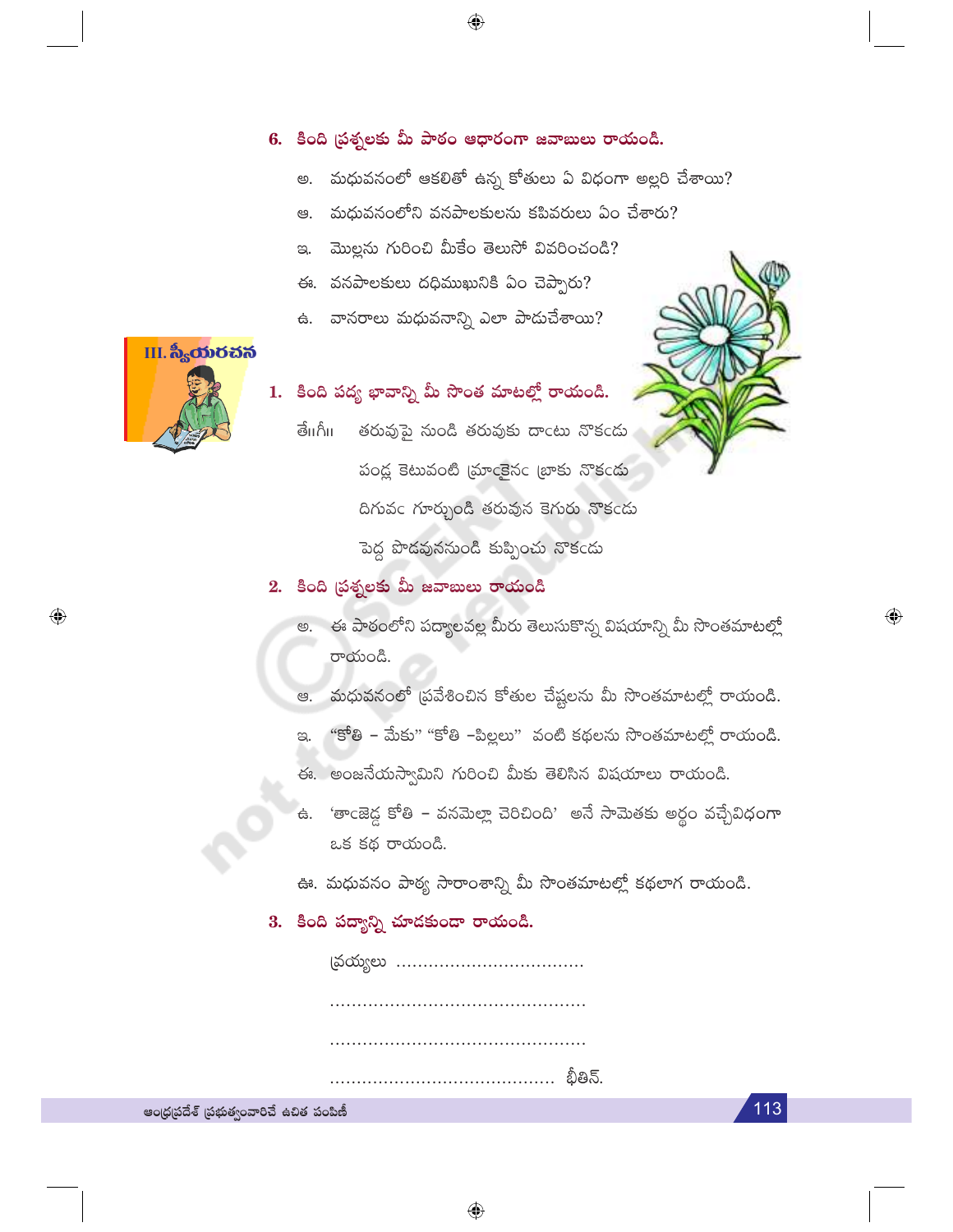- $\bigoplus$
- 4. ఈ పాఠానికి మధువనం అనే పేరుకు బదులు ఏ పేరు పెడితే బాగుంటుంది?  $\log 2$
- **IV. ನದಚೌಲಂ**

### 1. కింది గీత గీసిన మాటలకు అర్థాలను రాయండి.

- అ. పర్యావరణ పరిరక్షణకు తరువులను విరివిగా పెంచాలి.
- ఆ. చెట్టుకొమ్మలపైన కొన్ని కపులు గంతులు వేస్తున్నాయి.
- ఇ. చిన్ని కృష్ణుడు వెన్న భక్షించాడు.
- ఈ. పామును చూసి పిల్లలంతా భీతితో పరుగెత్తారు.
- ఉ. కత్తి చ్రేటువల్ల గాయమై రక్తం కారింది.
- 2. పద్యభావాలున్న పేరాలను చదవండి. " కోతి " అర్థం వచ్చే పదాలు ఏమేం ఉన్నాయో రాయండి.

 $\bigoplus$ 

台

3. కింది పదాలకు అదే అర్ధం వచ్చే రెండు పదాలు రాయండి.

| ದ್ : | అ. తరువు | ವెట్టు | వృక్షం |
|------|----------|--------|--------|
|      | ఆ. వనం   |        |        |
|      | ఇ. కపి   |        |        |
|      | ఈ. నేల   |        |        |
|      | ఉ. కోపం  |        |        |

4. పాఠంలోని తెలియని పదాలకు జట్లుగా కూర్చొని అర్థాలు రాయండి. (నిఘంటువును / అకారాది పట్టికను చూడండి)



 $\bigoplus$ 

- కోతిచేష్టలను మూగవాడిగా అభినయం చేసి చూపించండి.
- 2. మధువనంలోని కోతిచేష్టలు చిత్రంగా గీయండి. వాటికి తగిన రంగులు వేయండి.
- 3. "అల్లరి కోతులు చదువుకోదానికి అడవికి దగ్గరగా ఉన్న ఒక బడిలో చేరాయి. ఇంతకంటే ఎక్కువ అల్లరి చేసే అల్లరి పిల్లలు ఆ బడిలో ఉన్నారు. వీళ్ళందరికీ చక్కగా చదువు చెప్పారు ఆ గురువులు".

ఈ భావం వచ్చేలా నవ్వు కలిగించే సన్నివేశాలతో కథ రాయండి.



- 1. బాలల బొమ్మల రామాయణాన్ని చదవండి.
- 2. రామాయణానికి సంబంధించిన పాటలు, పద్యాలు, గేయాలను తెలుసుకొని పాడండి.
- 3. పాఠంలోని పద్యాలను కంఠస్థం చేయండి. రాగంతో పాడండి.

ఆంధ్రప్రదేశ్ (పభుత్వంవారిచే ఉచిత పంపిణీ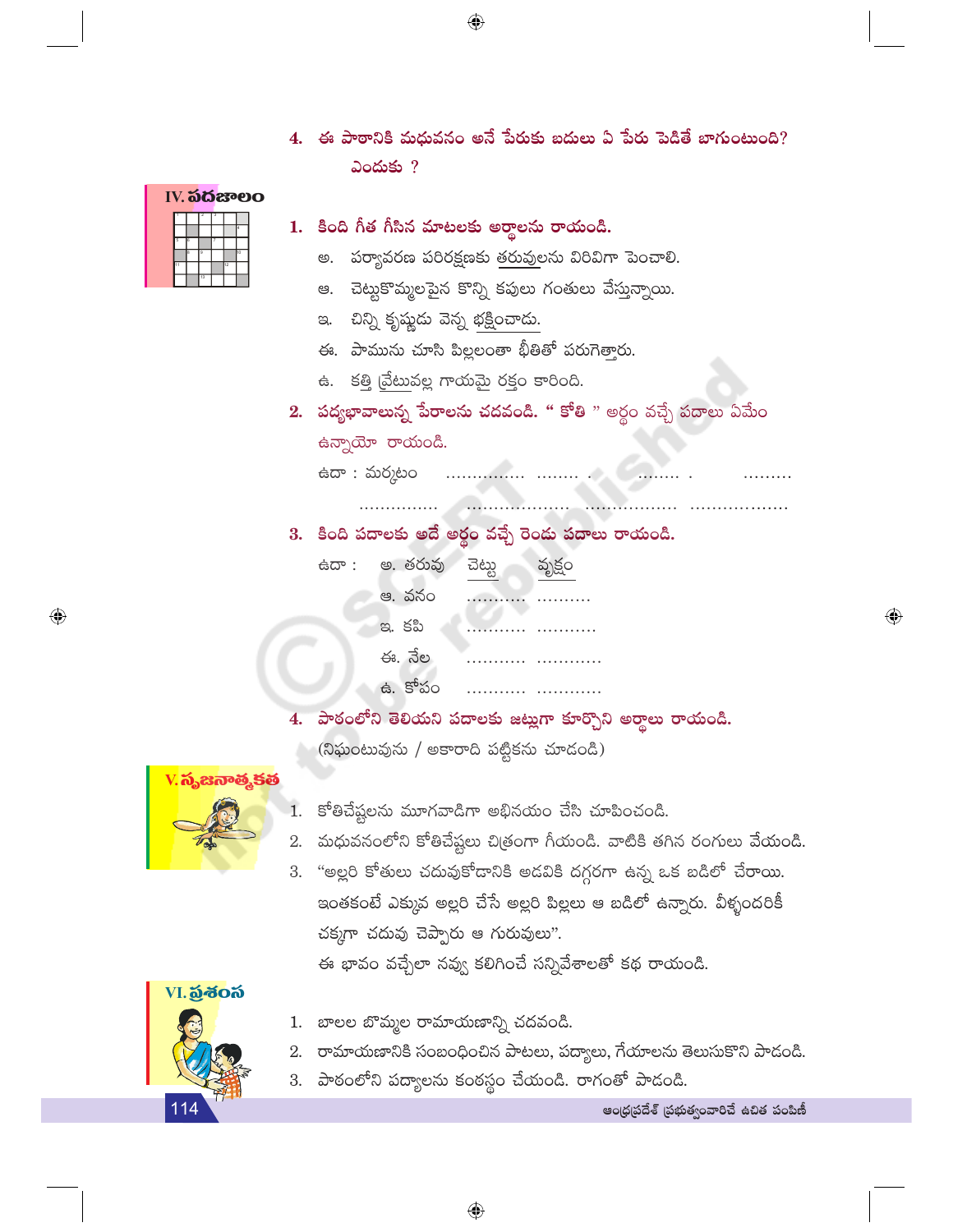

 $\textcolor{black}{\textcircled{\small\textrm{-}}}$ 

 $\lambda$ 

 $\lambda$ 

 $\lambda$ 

 $\mathcal{E}$ 

 $\mathcal{E}$ 

115

ఆంధ్రప్రదేశ్ (పభుత్వంవారిచే ఉచిత పంపిణీ

 $\bigoplus$